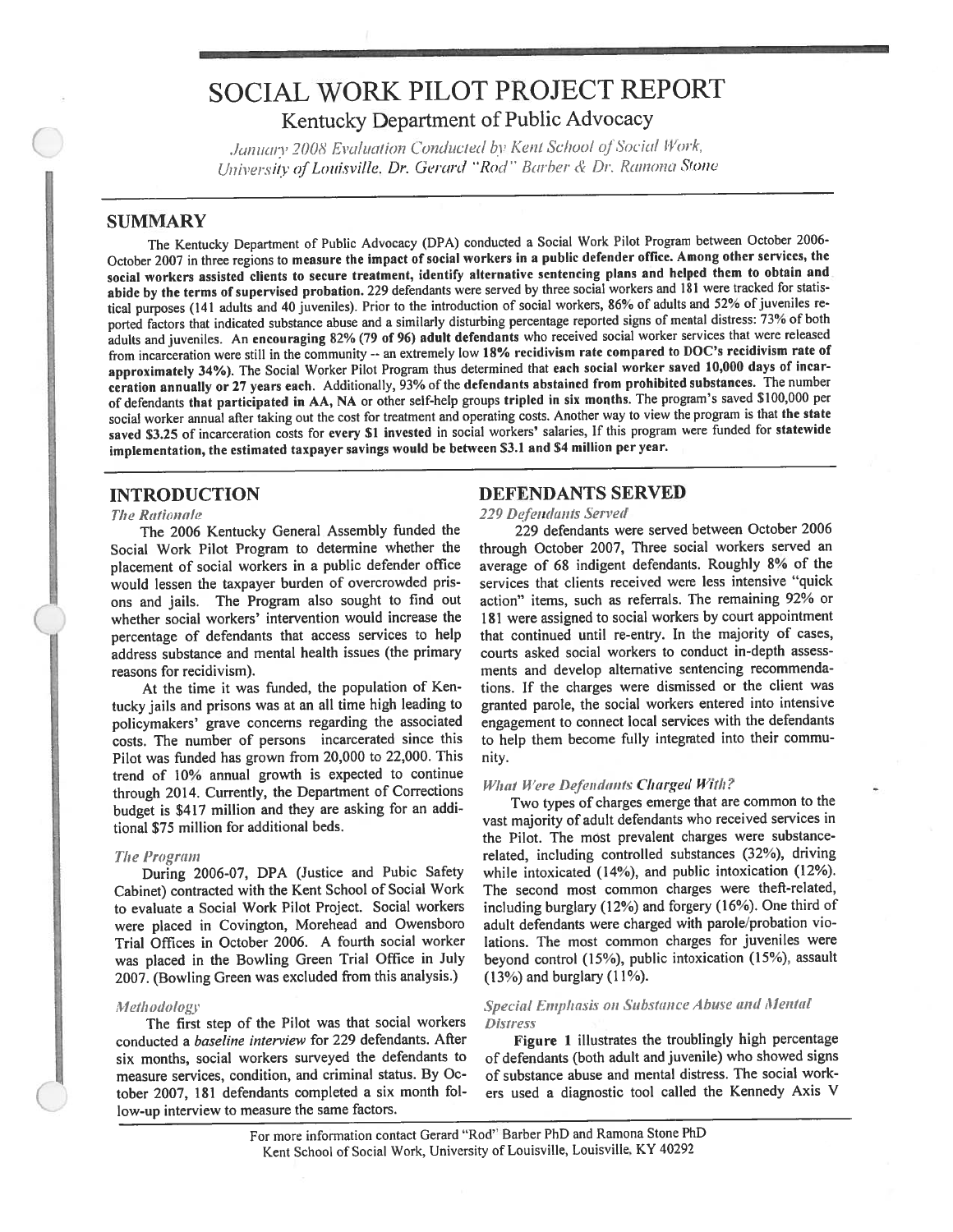when considering clients' symptoms. In addition, sub stance abuse signs included prior use or charges of drug or alcohol abuse, pas<sup>t</sup> attendance at AA or NA suppor<sup>t</sup> groups, or self-reporting defendants who felt that sub stance abuse treatment would preven<sup>t</sup> re-arrest. Mental distress indicators included prior hospitalization, use of medications for nerves, depression or other psychologi

#### Figure 1: DEFENDANTS WITH SIGNS OF MENTAL DISTRESS OR SUBSTANCE ABUSE



cal problems, or those who self-reported that mental health treatment would preven<sup>t</sup> re-arrest.

It is interesting that 147 adults of the 181 or (81%) showed signs of both substance abuse and mental dis tress. Unfortunately, the mental illness issues would dis qualify this high number of defendants from participating in drug court.

Results shown in Figure 1 are consistent with dis ability information reported by defendants. <sup>45</sup> adults (25%) and <sup>19</sup> (37%) of juveniles reported <sup>a</sup> disability. Mental health was the most frequently mentioned impair ment for adults (78%) and juveniles (90%). 10% of adults and juvenile defendants reported medical disabili ties. A small number of adults and juvenile defendants reported to be enrolled on SSI for these conditions.

| <b>Table 1: WHAT SOCIAL WORKERS DID</b> |  |
|-----------------------------------------|--|
|-----------------------------------------|--|

| <b>TASK</b>                                           | # ADULTS<br>$(N=177)$ | # JUVENILES<br>$(N=52)$ |
|-------------------------------------------------------|-----------------------|-------------------------|
| <b>MADE REFERRAL FOR</b><br><b>COMMUNITY SERVICES</b> | 150                   | 46                      |
| <b>CONUDUCTED NEEDS</b><br><b>ASSESSMENT</b>          | 124                   | 36                      |
| PROVIDED SUPPORT TO<br><b>FAMILY</b>                  | 49                    | 37                      |
| CONDUCTED SOCIAL<br>HISTORY                           | 125                   | 37                      |
| <b>WROTE REPORT FOR</b><br>REDUCED SENTENCE           | 28                    | 9                       |
| <b>WROTE ALTERNATIVE</b><br>SENTENCING RECOM.         | 130                   | 17                      |

#### What Social Workers Did?

Table 1 illustrates the services that social workers provided. They created social histories that largely consist of time-consuming interviews of defendants. Further, the

|  | Table 2: PERCENT OF SELECTED REFERRALS BY |  |  |  |  |
|--|-------------------------------------------|--|--|--|--|
|  | <b>SOCIAL WORKERS</b>                     |  |  |  |  |

| <b>SPECIFIC REASONS</b><br><b>FOR REFERRALS</b> | % ADULTS<br>$(N=177)$ | % JUVENILES<br>$(N=52)$ |
|-------------------------------------------------|-----------------------|-------------------------|
| <b>SUBSTANCE ABUSE</b><br><b>TREATMENT</b>      | 79%                   | 38%                     |
| COUNSELING FOR PER-<br>SONAL PROBLEMS           | 61%                   | 63%                     |
| MENTAL HEALTH<br><b>TREATMENT</b>               | 44%                   | 60%                     |
| <b>JOB TRAINING PRO-</b><br><b>GRAMS</b>        | 25%                   | 2%                      |
| <b>MEDICAL CARE</b>                             | 25%                   | 8%                      |
| HOUSING ASSISTANCE                              | 18%                   | 8%                      |
| <b>GED CLASSES</b>                              | 15%                   | 6%                      |
| <b>FAMILY NEEDS</b>                             | 15%                   | 31%                     |
| <b>FAMILY COUNSELING</b>                        | 13%                   | 37%                     |
| <b>CHILD CARE</b>                               | 13%                   | 4%                      |

process of needs assessments, including obtaining records to gain an in-depth knowledge of their condition and the evaluation of what assistance that is likely to be effective requires many hours. Social workers reported that they had to obtain 394 records (family services 5; crime re cords 128, medical 42, mental health 98, social history 109, other 12) for the 177 adult defendants and 153 re cords (family services 10, crime 32, medical 19, mental health 36, school 38, social history 18) for the 52 juveniles. It is very unlikely <sup>g</sup>iven the enormous workload of judges and attorneys, that they could invest the time it would take to conduct such extensive assessments and evaluate possible alternative sentencing.

Table 2 shows social workers referred defendants for <sup>a</sup> wide variety of reasons. It also illustrates the extensive knowledge that they must have about community re sources and how to access them.

# COMMUNITY SERVICE OUTCOMES

This section focuses on defendants who spen<sup>t</sup> six months or more in the Social Work Pilot Program. The information is based on the 181 defendants who com <sup>p</sup>leted both baseline and six month follow-up interviews. There were 141 adults and 40 juveniles who completed both interviews. Figures 2 and 3 show the status of client referrals for adults and juveniles.

### Good Service Outcomes in Major Focus Areas

The most frequently used services for adults were substance abuse and mental health treatment. 72% of adult defendants who received substance abuse treatment were either still active in the program or had successfully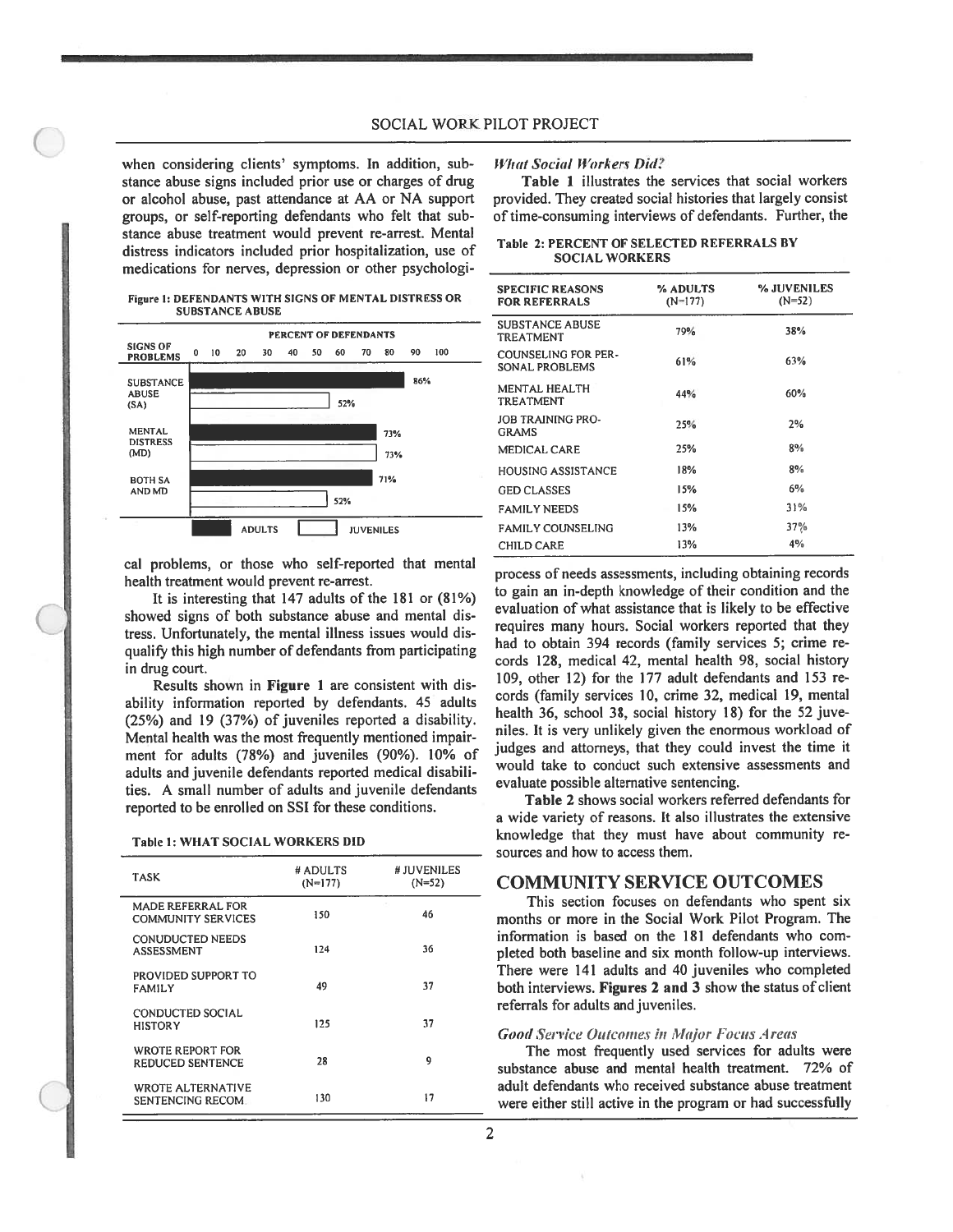### SOCIAL WORK PiLOT PROJECT



completed it. 67% of adult defendants who received mental health treatment were either still active in the program or had successfully completed it. 80% of adult defendants referred to job training were still active in programs or had successfully completed them. Three quarters of defendants referred for housing assistance were either still actively seeking housing or had actually received it.

Enrollment in GED classes, medical care, and child care was lower than other services. Male defendants struggled to obtain child care services relative to female defendants. Seven of the eight women seeking child care reported that they had either arrange<sup>d</sup> it or were expec<sup>t</sup> ing it soon. Only one of the seven males successfully

| <b>SERVICES</b><br><b>RECIEVED</b>      | # DEFEND<br><b>ANTS</b>          | <b>PERCENT</b><br>100<br>70<br>90<br>80<br>10 20 30<br>50<br>60<br>40<br>$\bf{0}$ |
|-----------------------------------------|----------------------------------|-----------------------------------------------------------------------------------|
| <b>SUBSTANCE</b><br><b>ABUSE</b>        | 17                               | 47%                                                                               |
| <b>MENTAL</b><br><b>HEALTH</b>          | 30                               | 74%                                                                               |
| <b>EDUCATIONAL</b><br><b>ASSISTANCE</b> | 13                               | 92%                                                                               |
| <b>FAMILY</b><br><b>NEEDS</b>           | 15                               | 87%                                                                               |
|                                         | SUCCESSFULLY<br><b>COMPLETED</b> | <b>NO SERVICE</b><br><b>STILL</b><br><b>ACTIVE</b>                                |

figure 3: SELECT JUVENILE SERVICE OUTCOMES

obtained child care.

Juvenile Services Outcomes

The most frequent referral for juveniles was for men tal health treatment. At the time of this report, 74% of juveniles were either still active in treatment or had suc cessfully completed it. Substance abuse referrals were less successful as <sup>a</sup> little over half the juveniles were re ferred but many did not ge<sup>t</sup> services. Education assistance and meeting family needs was much more successful. About 80% of clients were still getting help in these areas and almost 10% had successfully completed the service.

# DEFENDANT OUTCOMES

This section continues reporting on the 141 adults and <sup>40</sup> juveniles, but the focus shifts to client outcomes or changes in their status, behavior, or attitudes.

# Social Workers Helped Reduce Incarceration:

Figure <sup>4</sup> shows the number of defendants incarcer ated at baseline and then at the six month follow-up. Ini tially, 11\$ adult defendants (84%) were incarcerated. The incarceration rate decreased substantially in six months to





only <sup>41</sup> adult defendants (29%). This is <sup>a</sup> decrease of <sup>77</sup> defendants or 55% of the adult defendants. The percen<sup>t</sup> age change for juveniles is less meaningful because only 9 defendants (23%) were incarcerated at the baseline pe riod. At the six month follow-up the 9 incarcerated cases dropped to 3. However, <sup>5</sup> of the <sup>31</sup> juvenile defendants who were not incarcerated at the time of the baseline in terview were incarcerated at the six month follow-up, Thus, the number of incarcerated juveniles dropped to 8 from 9 at the six month follow-up although that 8 included newly incarcerated individuals from the baseline.

Figure <sup>5</sup> shows that most reduction in adult incar ceration was among class C and D felons. Class D adult felons decreased from 79 defendants at baseline to 24 defendants at the six month follow-up (a 70% reduction).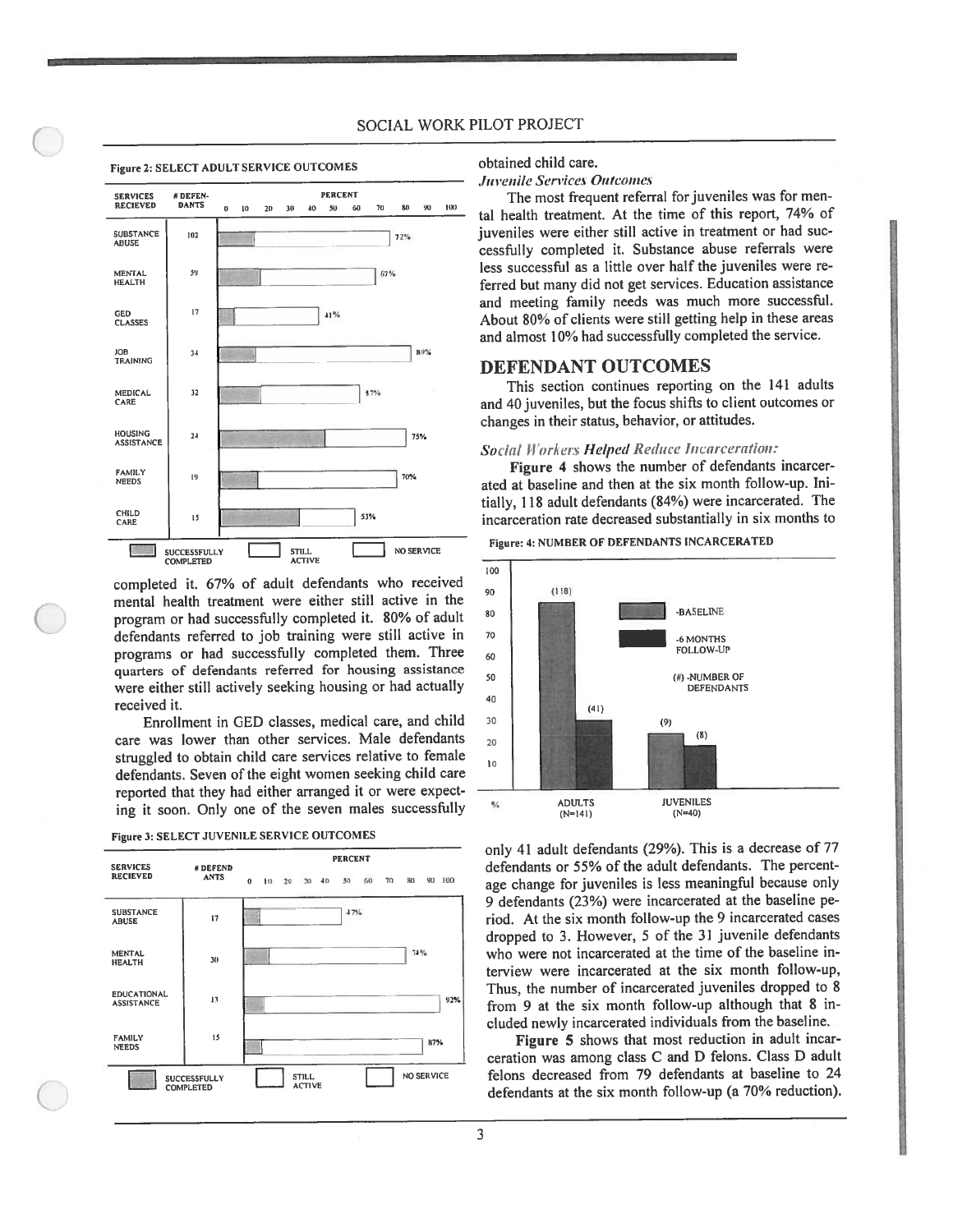Figure: 5: NIJMBER OF FELONS INCARCERATED BY CLASS LEVEL



Class C adult felons decreased from 29 to 12 (59%) dur ing the same period. There were only 8 adult class B felons and they decreased from 6 to 3 incarcerated defen dants. There were 5 adult cases for which there was no baseline or follow-up incarceration information.

Figure <sup>6</sup> shows that the 30 day adult incarceration rate dropped from 92% to 35%. The amount of time de fendants spen<sup>t</sup> in jail or prison also declined. 30 days after social worker intervention. 92% of adults spen<sup>t</sup> an average 22.7 days incarcerated at baseline. At the six month follow-up only 35% of adults were incarcerated. They spen<sup>t</sup> 9.1 days on average in jail or prison 30 days





before the follow-up interview. This is <sup>a</sup> statistically sig nificant change as it saved the taxpayer the cost of incar ceration (not to mention the positive impact on the defen dant and his/her families' lives). Only 33% of juveniles were incarcerated before the baseline interview. Thus, there was little reduction in the percentage from baseline to follow-up: average days of incarceration went from 8.2 days to 6.8 days.

Social workers played <sup>a</sup> direct role in the reduction

of our clients' sentences. The overburdened actors in the criminal justice system rarely have sufficient time to fully explore community treatment alternatives to incarceration (leading to increased sentences and precious little treat ment). Unlike those judges and attorneys, social workers' primary function in the process is to seek cost-effective treatment solutions. Their involvement in the process demonstrated <sup>a</sup> dramatic difference between potential incarceration time before baseline and actual time given at sentencing. Social workers' efforts to obtain alterna tive community-based treatment led to a reduction of total time <sup>g</sup>iven by 10,000 days (27 years) per social worker. The Pilot achieved <sup>a</sup> total incarceration reduction of 82 years.

The adult six month recidivism rate was 18%. 118 adult defendants were incarcerated at the baseline inter view and 22 of these defendants never left jail or prison. The remaining 96 adult defendants were released from jail or prison, 79 adults (82%) never returned to jail or prison during the six month period, but 17 (18%) of the 96 defendants did.

The recidivism rate for juveniles is less illuminating because only 9 were incarcerated at baseline. A brief look at this more anecdotal data might nonetheless be helpful. <sup>3</sup> of those 9 youths were incarcerated during the entire six-month period. 25 juveniles were released on bond/ terms or dismissed. Only 2 of those re-offended and 1 was re-incarcerated. <sup>6</sup> juveniles were released directly to the community without bond or terms applied or charges dismissed. 2 of these juveniles re-offended and four were re-incarcerated. While these numbers are small, it is <sup>a</sup> pattern that should be identified for further study.

## Substance Abuse Decreased and AA/NA Participation **Increased**

Table 3 shows <sup>a</sup> very significant decrease in sub stance abuse. The biggest decrease in drug use was with marijuana; 72 adults and 14 juveniles used marijuana at baseline and this decreased to 2 adults and I juvenile at the six month follow-up, or (97%) and (83%) respec tively. Even for those who continued to use marijuana, the amount they used after 6 months was less; it went from 20.2 days in <sup>a</sup> 30 day period to 12.7 days. The next most commonly used drugs were tranquilizers, pain kill ers and crack/cocaine. The number of adults using these drugs was about 60-66 of adults at the baseline interview but went down to about 3-4 adults at the six month fol low-up interview (a 95% reduction rate).

Alcohol use also decreased significantly; 82 (58%) of adult defendants reported using "alcohol to intoxication" 30 days before the baseline interview, but this was re duced to <sup>6</sup> adults 30 days before the six month follow-up interview; or <sup>a</sup> decrease of 93%. Juveniles also reported <sup>a</sup> significant drop in alcohol consumption. Eleven juveniles (28%) reported drinking "alcohol to intoxication" within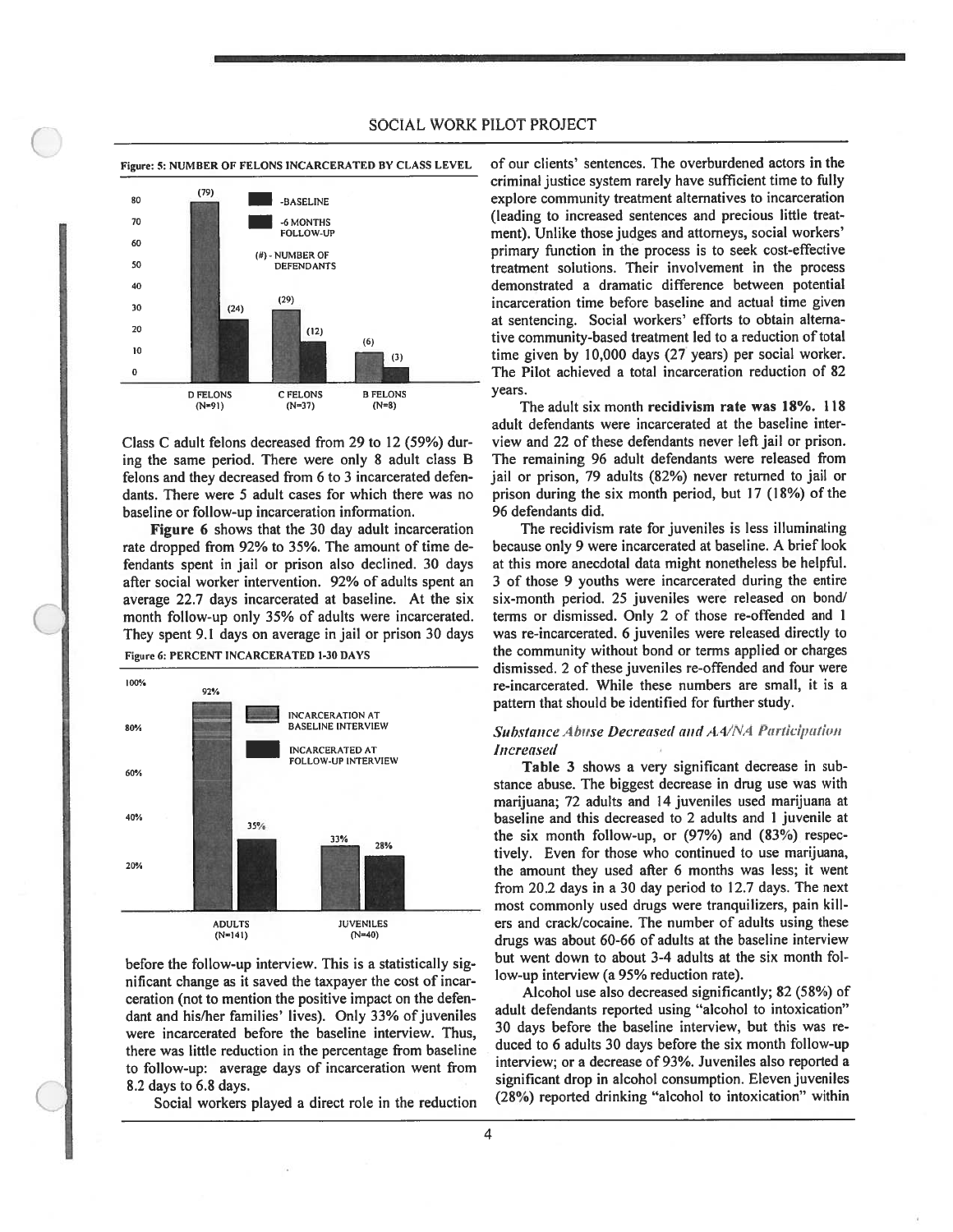### SOCIAL WORK PILOT PROJECT

### Table 3: REDUCTION IN SELECT SUBSTANCES (N=181)

| <b>SUBSTANCE</b><br><b>USED</b>          |             | <b>NUMBER</b><br><b>DEFENDANTS</b><br><b>USING</b> | <b>MEAN</b><br><b>DAYS</b><br><b>USING</b> |              |  |  |
|------------------------------------------|-------------|----------------------------------------------------|--------------------------------------------|--------------|--|--|
|                                          | <b>BASE</b> | 6 MTHS                                             | BASE                                       | 6 MTHS       |  |  |
| MARIJUANA                                | 86          | 3                                                  | 20.2                                       | 12.7         |  |  |
| TRANQUILIZERS/<br><b>NERVE PILLS</b>     | 66          | 4                                                  | 18.5                                       | 11.3         |  |  |
| <b>PAIN KILLERS</b><br>(OXYCONTIN, etc.) | 61          | 0                                                  | 21.8                                       | 0            |  |  |
| COCAINE/CRACK                            | 61          | 3                                                  | 13.5                                       | $\mathbf{1}$ |  |  |
| METHAPHET./<br><b>AMPHETAMINE</b>        | 16          |                                                    | 16.8                                       | 3            |  |  |
| ALCOHOL TO IN-<br>ΤΩΧΙΓΑΤΙΩΝ             | 82          | 6                                                  | 14.5                                       | 6.8          |  |  |

30 days of the baseline interview. This went down to only one case 30 days before the six month follow-up interview or a decrease of (91%).

Figure 7 shows that the number of adults who used AA, NA or other self-help groups tripled after social service involvement. There is a scholarly consensus that participation in these groups dramatically improves the chances that individuals can maintain sobriety. This 300% participation increase (from 23 to 69 defendants) is likely the main reason for their ability to resist substances during the six-month period.

# **Employment Unchanged Due To Most Defendants Still in Training or Treatment**

Results indicate that there was little change in employment status. Only four of the defendants gained employment during the six month period. The responses indicated a change from two unemployed selections to the "other" category. The social workers explained this change as a result of the defendants' participation in

Figure 7: PERCENT AND NUMBER ATTENDING AA, NA, GROUP IN PAST 30 DAYS



treatment or employment training programs and thus were not seeking employment at the time.

## ANNUAL COST SAVINGS ESTIMATE

Reduced Incarceration Saved \$1,371,894

65 adults and 24 juveniles were released on bond or had their charges dismissed and thus were not incarcerated at the follow-up interview. Consequently, they did not serve any jail or prison time after sentencing. Savings for other cases (76 adults and 16 juveniles) were considered (felony, misdemeanor, and juvenile) and level (B, C and D felony, A and B misdemeanor, and juvenile status). The social worker recorded the midrange of the potential sentence the person was facing at baseline minus the actual sentence received at the follow-up. The number of days reduced was multiplied by the cost of a day in jail, prison, or juvenile detention. The annualized amount was considered only (365 days of incarceration or less saved). Savings in the subsequent years were not counted.

Kentucky saved a total of approximately 10,000 days of incarceration per social worker (27 years) per social worker) or 30,087 days for three social workers (82 years).

In the period of October 2006 to October 2007, the Social Work Pilot Program saved the Commonwealth \$1,371,894 in reduced incarceration costs (adults \$830,746, juveniles \$541,148).

### **Estimated Cost of Program and Community** Services \$1,081,386

The cost of the Social Work Pilot Program included both costs for the social workers and alternative community services. The cost of social workers was \$43,000 for each social worker (includes salary and fringe benefits) for a total of \$129,000. Costs for alternative community services were obtained from defendants reported use of community services. Social workers asked each defendant how many times they used each service or program. The research staff obtained service unit costs from similar agencies in Jefferson County. For example, mental health case management and counseling visit costs were obtained from Seven Counties Services, Inc. The unit costs and reported service units are shown in Table 4.

The total cost of alternative community services is estimated at \$952,386. Thus, the total program and community service cost was \$1,081,386.

### The Social Worker Pilot Program was Very Cost **Effective**

The Social Worker Pilot paid for itself and returned approximately \$100,000 per social worker to the Kentucky coffers. This is an annualized estimate thought to be extremely conservative. The reason this is conservative is it does not include incarceration days saved in the second and third years when B, C, or D felons were diverted